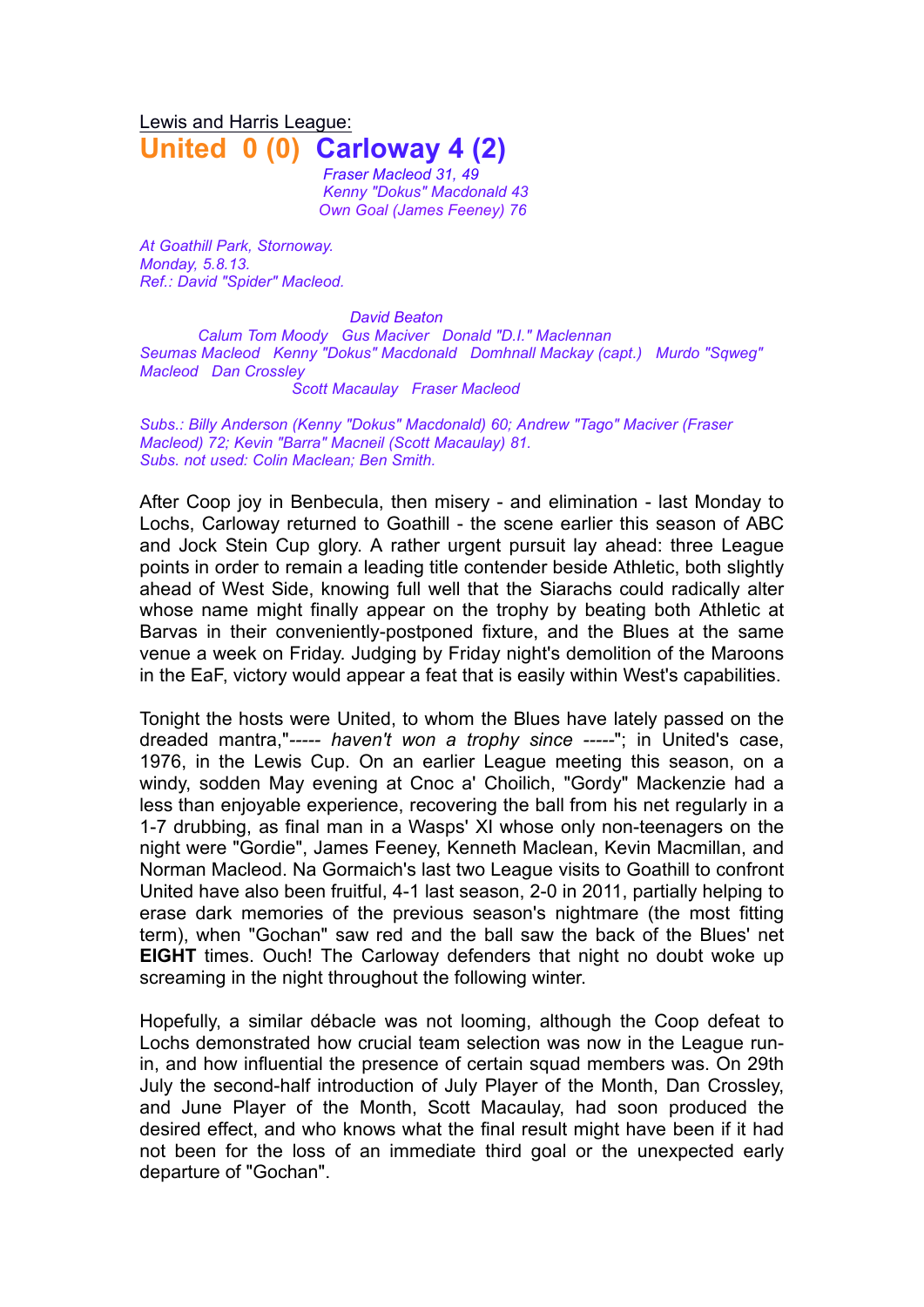Tonight, both started though Kevin "Gochan" Macleod and Kenny "Beag" Maclennan were not available; Kenny "Dokus" Macdonald moved back to right midfield, so Billy Anderson remained on the bench, alongside the recovered Kevin "Barra" Macneil and former stalwart, Andrew "Tago" Maciver, on the island for the captain's wedding on Friday; emerging star, Ben Smith, and Colin Maclean also featured. Gordon Maclennan finally returned from injury for United, on the right of attack, while his brother Jack featured between the sticks, with Stephen Kettings in central midfield; but again the Wasps had a generally under-20 look about them.

If the fans were hoping for a reasonably calm, untroubled evening after the stormy controversies and goal blitzes of the past few weeks, the Good Fairy certainly granted their wish. Despite efforts of all on the field, the first halfhour was as fast-moving as a fishing competition, as a wary Wasps failed to make any impression in the last third, and the Blues struggled to energize themselves to play at anything other than a leisurely La Liga pace, dropping back *en masse* whenever the ball was lost - as it was repeatedly - and surrendering the first third of their half in order to line their 18-metre line and flood the box. The usual corollary of this style, so effective in both Athletic games, is for na Gormaich to win the ball eventually, then suddenly break at full speed, employing the de Boer: the high diagonal or over the middefence's heads, for Seumas Macleod right, Dan Crossley left, and Fraser Macleod or "Dokus" wherever they lie, to outpace at speed.

However, this chapter on long balls appeared to have been erased from the manual and the favoured approach appeared to be Europa-style short ball passing out of defence, back and forth across the middle and back, and tentative build-ups, allowing United to regroup and consolidate. Scott Macaulay was abandoning the third quarter in favour of the left centre-line, and breaking from deep, but ball control generally was initially careless for all concerned and a scrappy opening period lengthened.

Eventually, in 10 minutes a fast break on the left saw Macaulay carry the ball to the bye-line but his low square cross seemed to shoot between Maclennan, Seumas Macleod, and Feeney at the near post and carry across the face of the goal untouched. Three minutes later it was Fraz Mac's turn to get behind the line, picking up a long ball right, then carrying it into the right corner of the box, but his low strike from an acute angle was carefully blocked and held by Maclennan at the base of his left-hand post.

United briefly threatened after 25 minutes when a Macmillan free-kick, 22 metres out directly in front of goal, was fired a metre wide of Beaton's lefthand post. Immediately, Fraz Mac was sent clear on the left. Maclennan raced out to block his piledriver from 20 metres on the left edge of the box, but the ball spun out to "Dokus" 16 metres out in front of goal. Unaware of the unmarked Seumas Macleod to his right, he turned left but his shot was too weak to beat the recovering goalkeeper.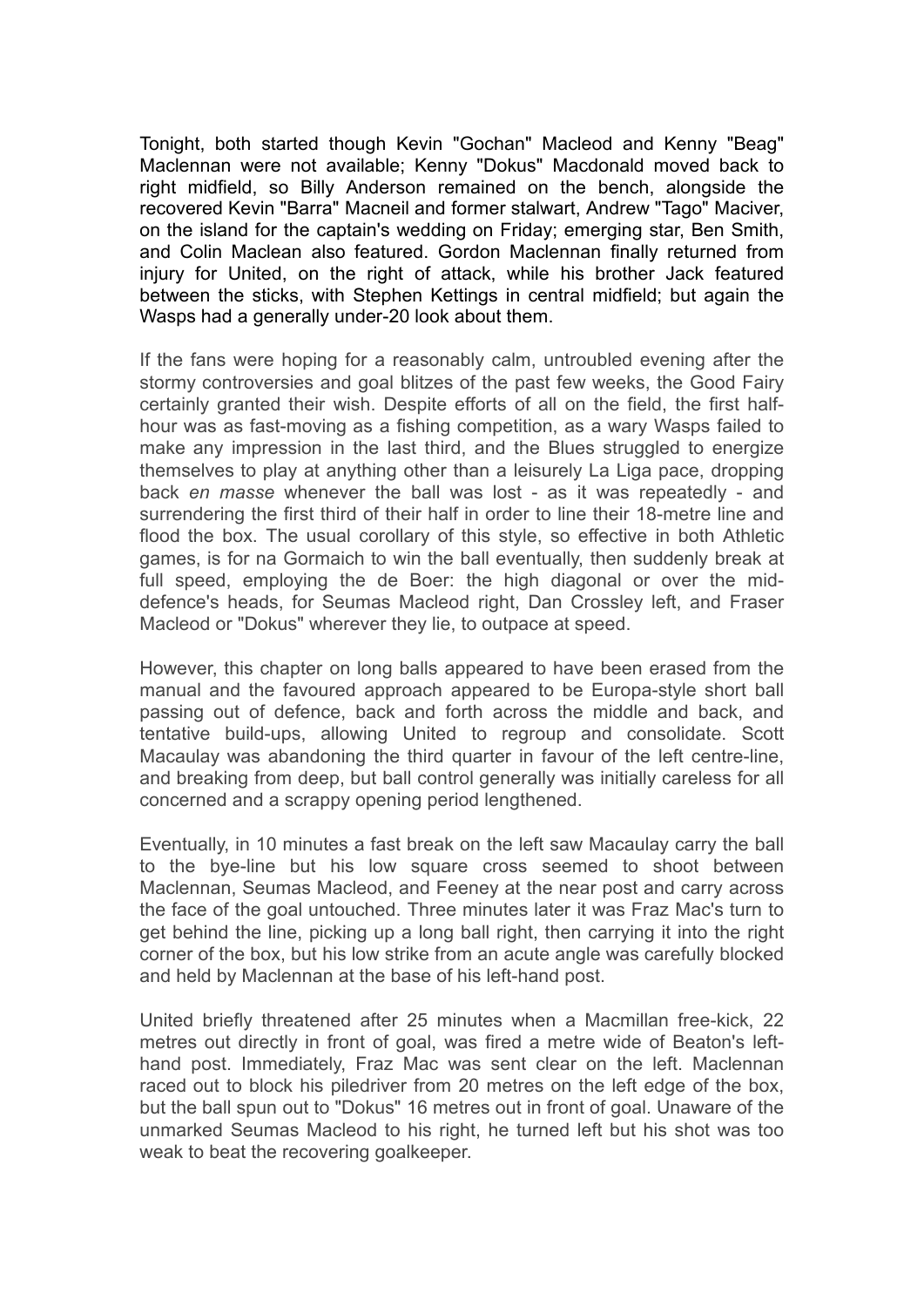Two minutes later, a "Sqweg" free-kick out on the left touchline, midway within the Wasps' half, was met by Fraser Macleod, 10 metres out to the left of goal. His looping header smacked the right of the bar, then dropped rightwards before being half-volleyed back across goal, for the rushing Seumas Macleod, 10 metres out, to thump at full tilt and narrowly miss a flock of geese passing overhead.

On 31 minutes the Blues finally registered with a trademark move: United lost the ball on the right edge of the Carloway box, and the ball was moved forward to the breaking "Dokus" to lift high onwards to Seumas Macleod to race off his marker into the right of the box. 14 metres from the bye-line, he judged his low, squared cross perfectly to beat the retreating Feeney and reach the lurking Fraz Mac by the far post to side-foot home (**0-1**).

Suddenly the engine was firing. Two minutes later, a clearance from defence was met by Macaulay in the centre circle to head on backwards for Fraser Macleod to carry to the left edge of the United box, but his parting shot went straight to the keeper. United had to make do with a long-range effort, after 41 minutes, from 24 metres outside the left corner of the box, but it went straight to Beaton. A minute later and Fraz Mac was clear again through the centre but again Maclennan was out like lightning, to second-guess his flick from the edge of the box brilliantly and block and smother.

However, a minute later Macleod turned provider to release "Dokus" into the left of the United box. This time, as Maclennan rushed out, "Dokus" lifted it neatly over him to let it drop slowly into the far corner of the net (**0-2**).

## **Half-time: United 0 Carloway 2**

Kevin Anderson had evidently arranged for Sam Allardyce to speak to his side at half-time, as Carloway soon appeared to have metamorphosed from Barcelona into Bolton Wanderers in the space of 10 minutes, with a touch of Wimbledon thrown in. Immediately Jack Maclennan had to race from goal to boot clear from the advancing Fraser Macleod. Then, on 49 minutes, "D.I." won the ball deep in his own half on the right, came forward and played it on to Macaulay just inside the United half, and he in turn flicked it over his marker for "Fraz Mac" to once more burst beyond his shadow and, from just inside the right of the Wasps' box, lift the ball over the approaching keeper and inside the far post (**0-3**).

The strategy was clear: Seumas Macleod and Macaulay to break fast and wide, right and left; "Dokus" and "Fraz Mac" wherever they could; no more of this *totaalvoetbal* nonsense in defence or midfield - force the game; clear fast and long. United now had a mountain to climb, but were unable to engineer a clear sight of goal.

On 53 minutes another Macmillan (Kettings?) free-kick, 24 metres out to the left of the Carloway box, hit the wall and from the resulting corner, another attempt was blocked on the edge of the box, before being cleared long. On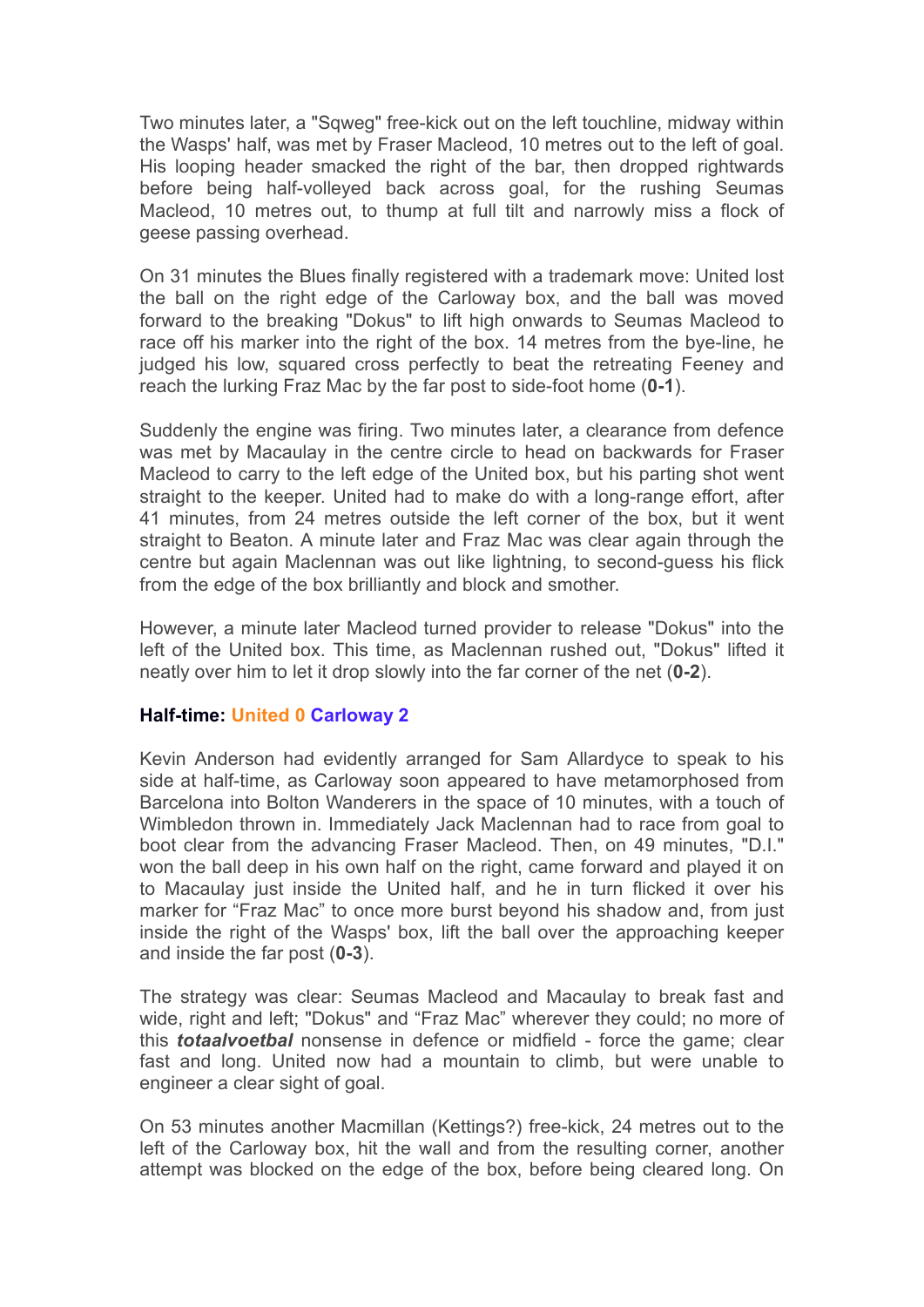the hour, Macaulay manhandled his way down the left, then, 6 metres from the line, his cross went through the crowded 6-metre box to Fraser Macleod at the far post, but Maclennan somehow managed to block his shot for a corner to his left. The corner came high and deep to Crossley 16 metres out from the far post, but his neat turn and volley just cleared the left-hand side of Maclennan's bar.

Two minutes later and the young keeper surely won the award for the **Most Amazing Save of the Season**. Another corner from his left was met by Moody 12 metres out by the left, and his reverse cross broke to Mackay at the other post, but Mackay's blast from 8 metres out was miraculously blocked by the keeper and spun away for another corner. Even Gordon Banks might not have got that one!

As the clock ran down, Carloway sank back, in job-done mode, letting the Stornoway boys come at them, then breaking fast whenever possible. After 69 minutes Macaulay came charging through the centre into the box, but his square pass left to Fraser Macleod ended with a right-foot stab clear of the far side of bar and post by a foot. On 74 minutes Macaulay again broke, this time through the centre into the United half, then slipped the forward left to "Pongo" drifting off the end of the line, 20 metres from goal, but his left-foot drive was read by Maclennan to his left.

Two minutes later and Carloway extended their lead, allbeit fortuitously. An Anderson free-kick midway within United's half, on their right touch-line, was curled in beautifully, *à la* Martin Peters. It cleared the encroaching line towards the far post, where, 6 metres out, an unfortunate defender, lunging to deny "Pongo", brushed it home (**0-4**).

The pace of the game now slowed to that of an Exhibition Match. On 79 minutes a "D.I." break on the right and cross was headed on by "Pongo" for Anderson to hook over from 18 metres. Then, in 84 minutes, a remarkable pinball scrum took place in the United box, ending with Maclennan once more excelling himself with a block from "Pongo", 8 metres out on the left. The game ended with two final chances for "Pongo", a strong header from 12 metres by the far post from an Anderson corner on the United left cleared the bar, then Maciver was sent clear by Mackay behind the line in the centre but his intelligent side-footer to Maclennan's left from 20 metres went a metre wide of the keeper's left-hand post.

## **Full-time: United 0 Carloway 4**

The first half-hour recalled Shankly-Revie meetings from the 60s, when the over-riding priority was to prevent the opposing team scoring; scoring yourself was secondary: prevention rather than creation was the immediate aim. The difference was, of course, that Liverpool and Leeds United were professional outfits and could control/change tempos as required. This approach, changing gear when necessary, is more problematic for the likes of Carloway: to achieve, rather than deny, doesn't always come easy at this level.